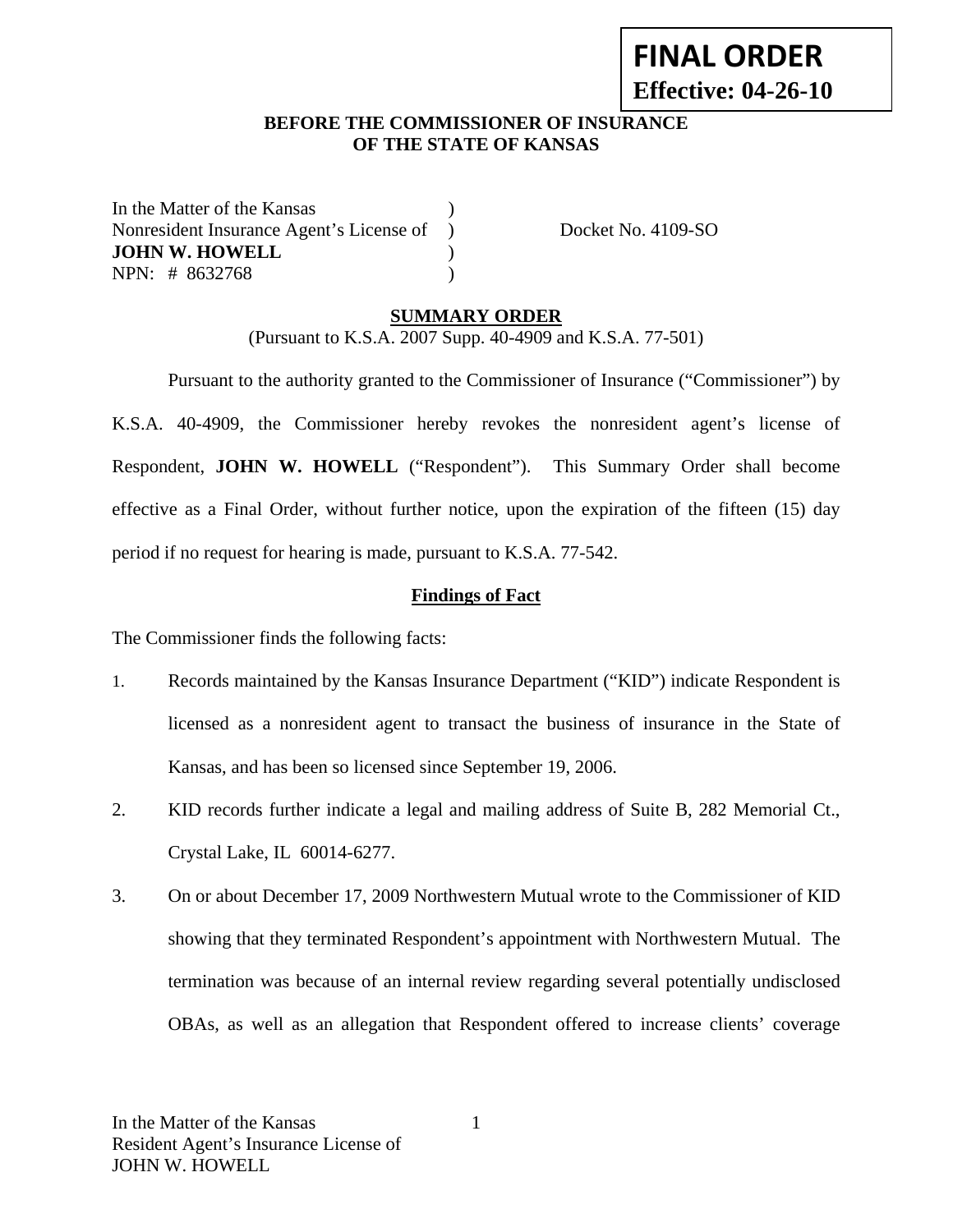provided by their non-variable life insurance policies in exchange for elimination of a personal debt he owed to the clients.

- 4. On January 4, 2010 Mr. Dave McKee, Director of KID Producer's Division wrote to Respondent requesting an explanation or response to the information provided by Northwestern Mutual. To date, no answer has been received.
- 5. On March 3, 2010, the undersigned staff attorney wrote to Respondent outlining the above issues and inviting Respondent to respond within fifteen (15) business days. The letter has not been returned and the Respondent has not replied.

# **Applicable Law**

- 6. K.S.A. 2007 Supp. 40-4909 states, in pertinent part:
	- (a) The commissioner may deny, suspend, revoke, or refuse renewal of any license issued under this act if the commissioner finds that the applicant or license holder has:
		- (8) Used any fraudulent, coercive, or dishonest practice, or demonstrated any incompetence, untrustworthiness or financial irresponsibility in the conduct of business in this state or elsewhere.
- 7. K.S.A. 40-2,125(b) provides that a producer must respond to any proper inquiry of the Commissioner.

## **Conclusions of Law**

- 8. The Commissioner has jurisdiction over JOHN W. HOWELL as well as the subject matter of this proceeding, and such proceeding is held in the public interest.
- 9. The Commissioner finds that Respondent's Kansas nonresident license may be revoked because he did not respond to a proper inquiry of the Commissioner
- 10. The Commissioner finds, pursuant to K.S.A. 40-4909(b), that the insurable interests of the public are not properly served under Respondent's license.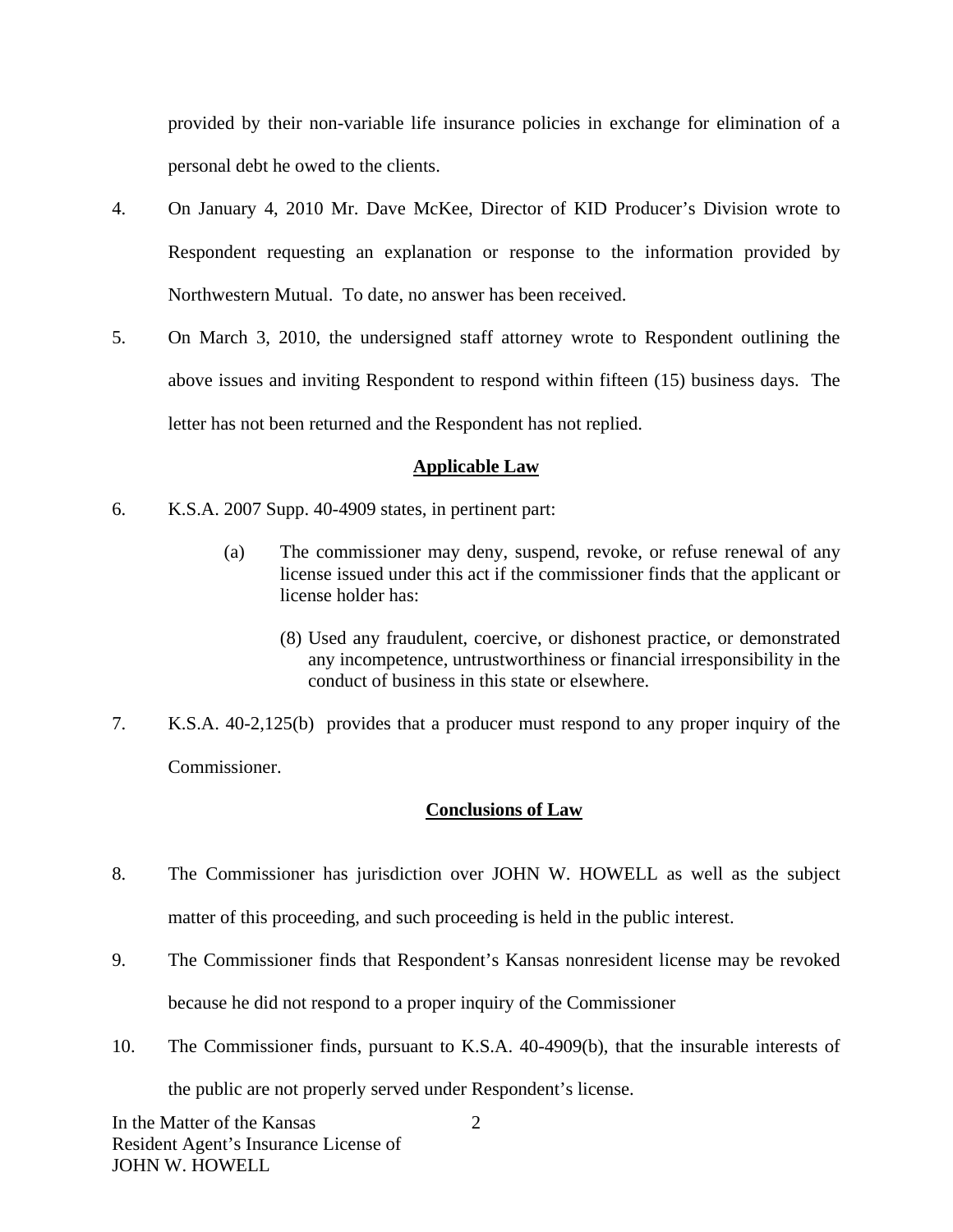11. Accordingly, the Commissioner concludes sufficient grounds exist for the revocation of the insurance agent's license of JOHN W. HOWELL pursuant to K.S.A. 40-4909(a) and (b).

#### **IT IS THEREFORE ORDERED BY THE COMMISSIONER OF INSURANCE THAT:**

1. The Kansas Resident Insurance Agent's License of **JOHN W. HOWELL** is hereby **REVOKED** effective the effective date of this Order.

2. **IT IS FURTHER ORDERED** that **JOHN W. HOWELL** shall **CEASE** and **DESIST** from the sale, solicitation or negotiation of insurance and/or receiving compensation deriving from the sale, solicitation or negotiation of insurance conducted after the effective date of this Order.

# **NOTICE AND OPPORTUNITY FOR HEARING**

JOHN W. HOWELL, within fifteen (15) days of service of this Summary Order, may file with the Kansas Insurance Department a written request for hearing on this Summary Order, as provided by K.S.A. 77-542. In the event a hearing is requested, such request should be directed to:

John W. Campbell, General Counsel Kansas Insurance Department 420 S.W.  $9^{th}$  Street Topeka, Kansas 66612

Any costs incurred as a result of conducting any administrative hearing shall be assessed against the agent/agency who is the subject of the hearing as provided by K.S.A. 40-4909(f). Costs shall include witness fees, mileage allowances, any costs associated with reproduction of documents which become part of the hearing record, and the expense of making a record of the hearing.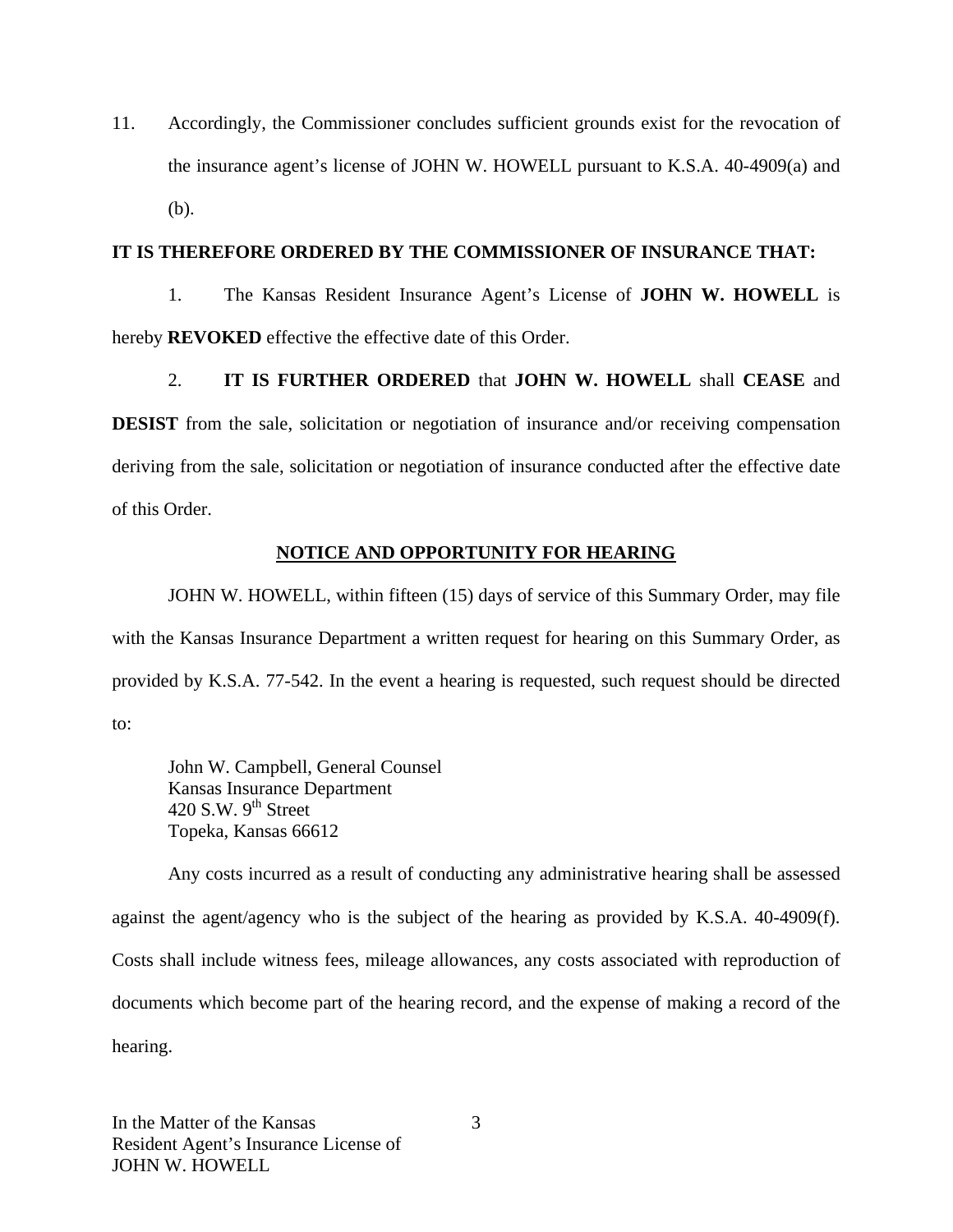If a hearing is not requested, this Summary Order shall become effective as a Final Order,

without further notice, upon the expiration of the fifteen (15) day period for requesting a hearing.

The Final Order will constitute final agency action in the matter.

In the event the Respondent files a petition for judicial review, the agency officer designated pursuant to K.S.A. 77-613(e) to receive service of a petition for judicial review on

behalf of the Kansas Insurance Department is:

John W. Campbell, General Counsel Kansas Insurance Department 420 S.W.  $9^{th}$  St. Topeka, Kansas 66612

# **IT IS SO ORDERED THIS \_5th\_ DAY OF \_\_\_April\_\_\_\_, 2010, IN THE CITY OF TOPEKA, COUNTY OF SHAWNEE, STATE OF KANSAS.**



 $\angle$ s/ Sandy Praeger $\angle$  Sandy Praeger COMMISSIONER COMMISSIONER OF Insurance

 $\angle$ s/ John W. Campbell $\angle$  John W. Campbell General Counsel